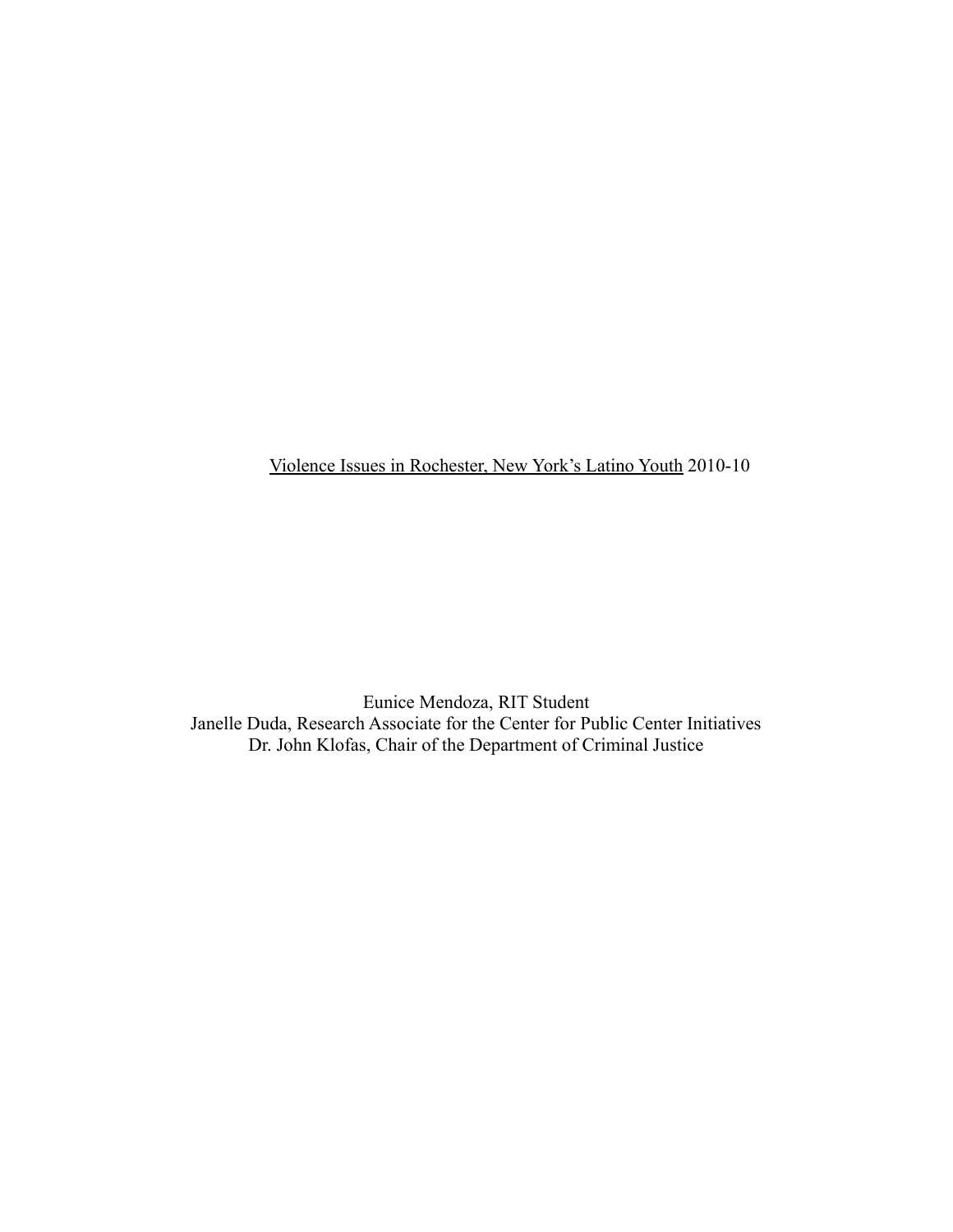## Introduction

There are fourty-six million Latinos residing in the U.S. The Latino population is expected to nearly triple from 46.7 million to 132.8 million during the 2008-2050 period; nearly 1 in 3 U.S. residents will be Latino (U.S. Census Bureau, 2008). In Rochester Latinos make up 12.8% of the population and there is not much information about them (U.S. Census Bureau, 2000). Rochester has a high level of violence. The homicide rate is 25 per 100, 000 while the nation as a whole is 6-8 per 100,000. Adolescence is generally when behavioral problems appear or increase (Children Trends Data Bank, 2008). 49 percent of Latino children in the City of Rochester live in poverty (Nuestra Salud, 2008). A greater percent of Latino children live in low-income neighborhoods, where they are exposed to violence. Latinos are now the largest minority group in the United States, and it is important to address the issues of violence from their perspective.

# Aim of Project

The focus of this research is to better understand violence issues in the Latino community through literature review, analysis of demographic data from different zip codes in Rochester, New York, and interviews with community leaders in local Latino neighborhoods. I plan to gather background information on the Latino community in Rochester, New York. While the Rochester Latino population is predominantly Puerto Rican and Puerto Ricans are not considered immigrants they do share similar obstacles as immigrants when they re-locate to Rochester. I would like to research language barriers, poverty, and different customs and cultural traditions with this population.

# Background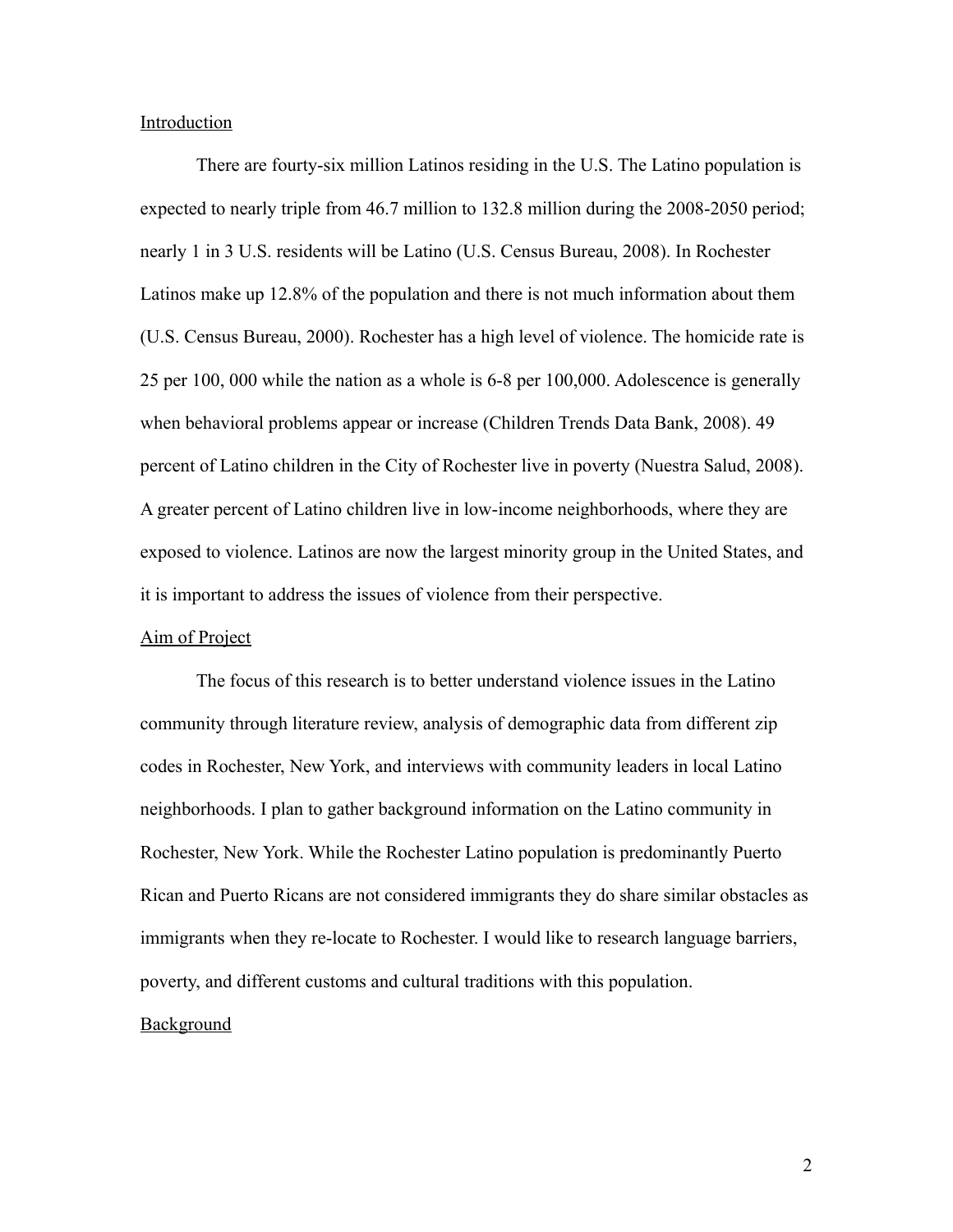Across New York State, many Latinos reside in high-risk neighborhoods characterized by high crime rates, gang activity, gun violence, and selling of illegal drugs. Such neighborhoods are common in urban areas marked by physical and social isolation, as well as poverty. They are often associated with struggling social institutions, stunted local labor markets, failing schools, and distressed families (Vigil, 2002). In the state of New York 16.3 percent of the population is Latino, 20.25 % are under 18 years of age, Latinos make up 14.5 % of the labor force and 20.5 % of Latinos are unemployed (U.S. Census Bureau, 2000). Rochester has one of the highest crime rates in New York State and 14621 is one of Rochester's top three violent zip codes; which is where a high number or Rochester Latinos live.

Research has shown that poverty increases children's risk for numerous problems, including disproportionate exposure to risk factors, such as environmental toxins, trauma and abuse, and violent crime, which may impair brain development and hinder social and emotional development (Child Trends Data Bank, 2008). Almost one half (49%) of Latino children in the City of Rochester live in poverty (Nuestra Salud, 2008). Further, the proportion of the under 18 population that is Latino in the city of Rochester more than doubled between 1980 and 2006 from 9% to 21%. Approximately 4% of Latino households are individuals 65 or older living alone, compared to 11% of White/non-Latino households (Nuestra Salud, 2008). This shows how relatively young the Latino population is. The Latino drop-out rate for 16-19 year olds living in the city of Rochester is twice as high as that for White/non-Latinos (Nuestra Salud, 2008). Education has been linked to economic status and only 50 % of Latino students are graduating high school. Ninty-five percent of Latinos in Rochester are from the Caribbean. And of those from the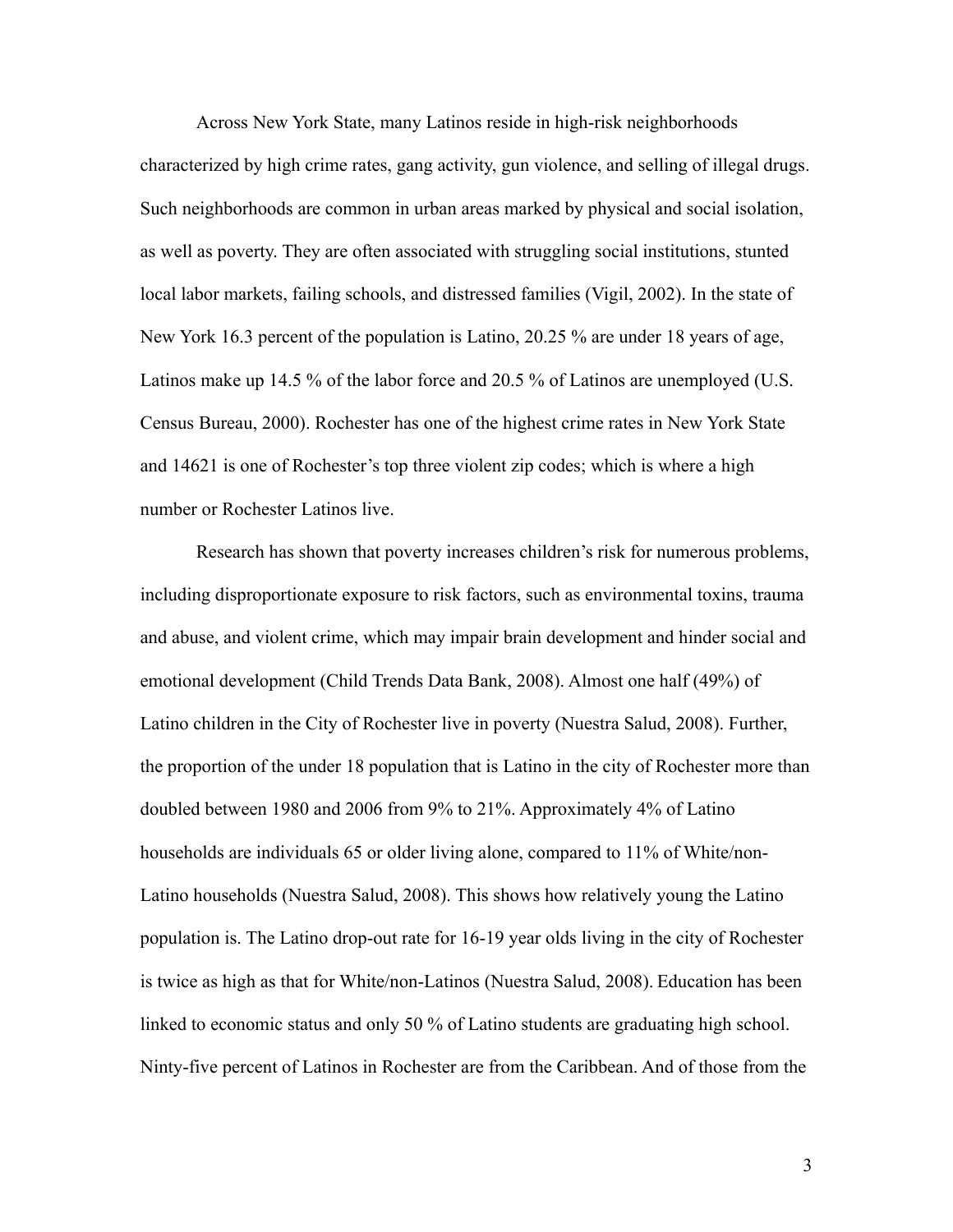Caribbean, 70% are from Puerto Rico, 20% are from Dominican Republic, the rest are mostly Cuban. Outside of the city the Latino population is mostly comprised of Mexican and Central American immigrants, but few are coming into the city.

# Literature Review

There are two main theoretical perspectives on this subject, which contradict each other, the social disorganization theory and community resource perspective. According to social disorganization theory, an immigrant isn't inherently criminal, but argues immigrant concentration indirectly increases violence by contributing to poverty, population heterogeneity, and residential mobility (Feldmeyer, 2009). These contributions destabilize communities and inhibit community cohesion, communication, and social control (Feldmeyer, 2009). This means that immigrant concentration creates neighborhoods with their traditional values and norms and at the same time creating language barriers and strong cultural barriers that make it difficult for institutions like the law enforcement to develop a connection with the community. Criminological theories suggest that even if immigrants are not prone to crime they may be pulled into violence as they are exposed to multiple disadvantages and criminal opportunities in their communities (Feldmeyer, 2009).

Some studies have shown that immigration indirectly decreases violence by providing protective community resources and strengthening social institutions and social capital networks (Feldmeyer, 2009). This means that immigrants create support systems amongst themselves and indirectly decrease violence. The community resource perspective argues immigration increases community stability, resources and strengthens social unity among Latino populations. Latinos do this by having strong ties and social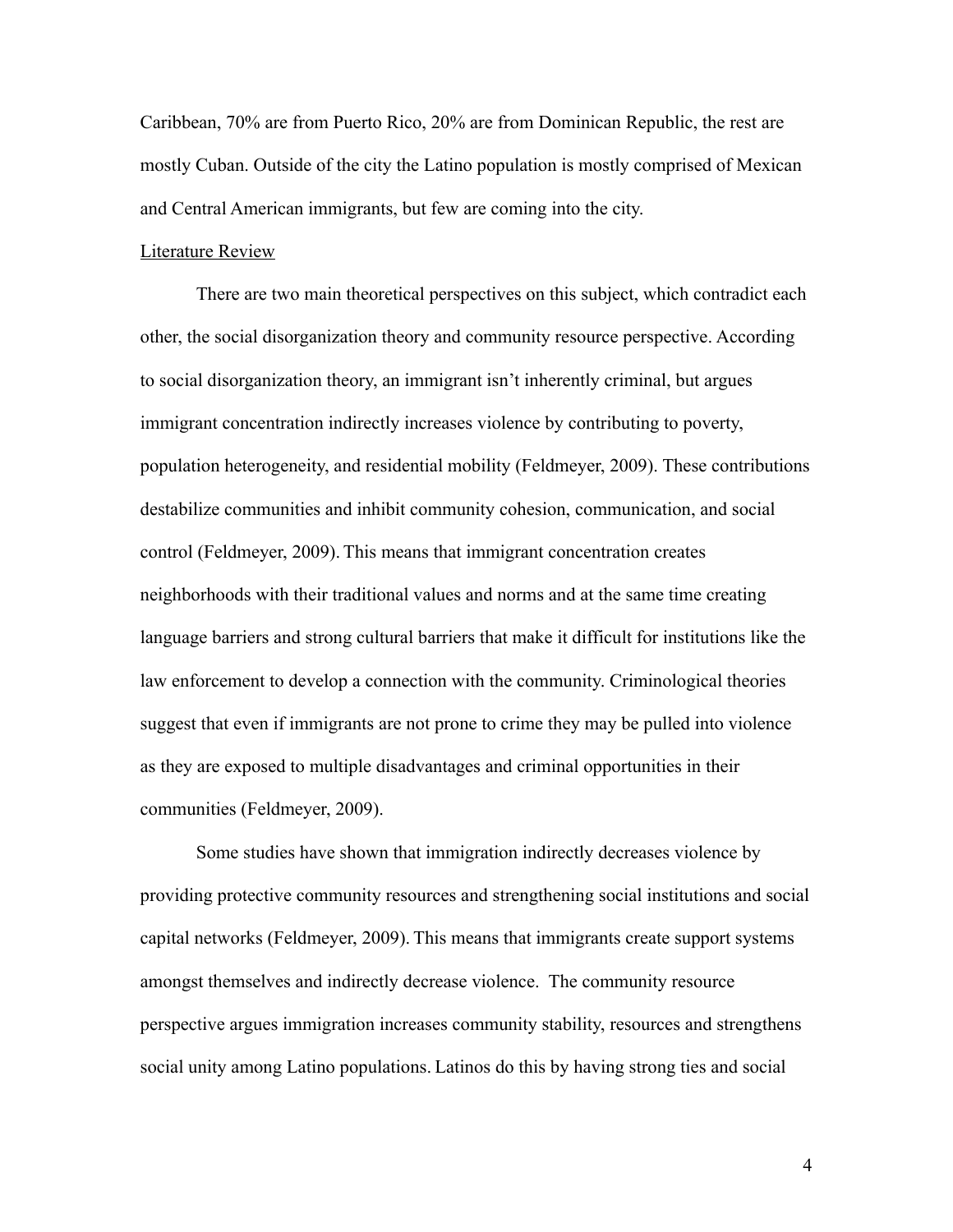bonds based on their shared heritage, language, and cultural background of residents. Additionally, kinship ties and support-networks are strengthened even more due to frequent "chain migration," in which new immigrants move to communities near family members and friends who can provide social support and assistance with childcare, employment, finances, and housing (Healey, 2006; Martinez, 2004, Portes and Rumbaut, 2006). Sociological research has shown immigrants do not commit many crimes and have a stabilizing, violence reducing effects on Latino populations. Some reasons offered are that immigrants don't enter the United States with criminal motives and since entering the United States is a difficult process they tend to be self-motivated, dedicated people (Gonzalez, 2000). These theories discuss the effects of population heterogeneity and each interprets the information with either negative or positive effects.

Some issues of violence in the Latino community seem to be different than in other races, and there appears to be a big difference in violence rates in each generation which can be for different reasons. Most commonly adolescence is when behavioral problems develop or increase and how the youth interacts in school seems to be a relevant issue. Latinos are less likely to attend school after high school in comparison to white and black students. Since education is important for economic stability, investigating the environment Latino students face in school is critical. Studies have shown immigrant children are more likely then US born students to drop out of high school and immigrant children's perception of achievement and attainment is different from US born students. Rates of violence in schools for Latinos has been reported to be on two ends of the spectrum, they can range from least likely to most likely to experience school violence. The studies found first generation students are the most fearful of being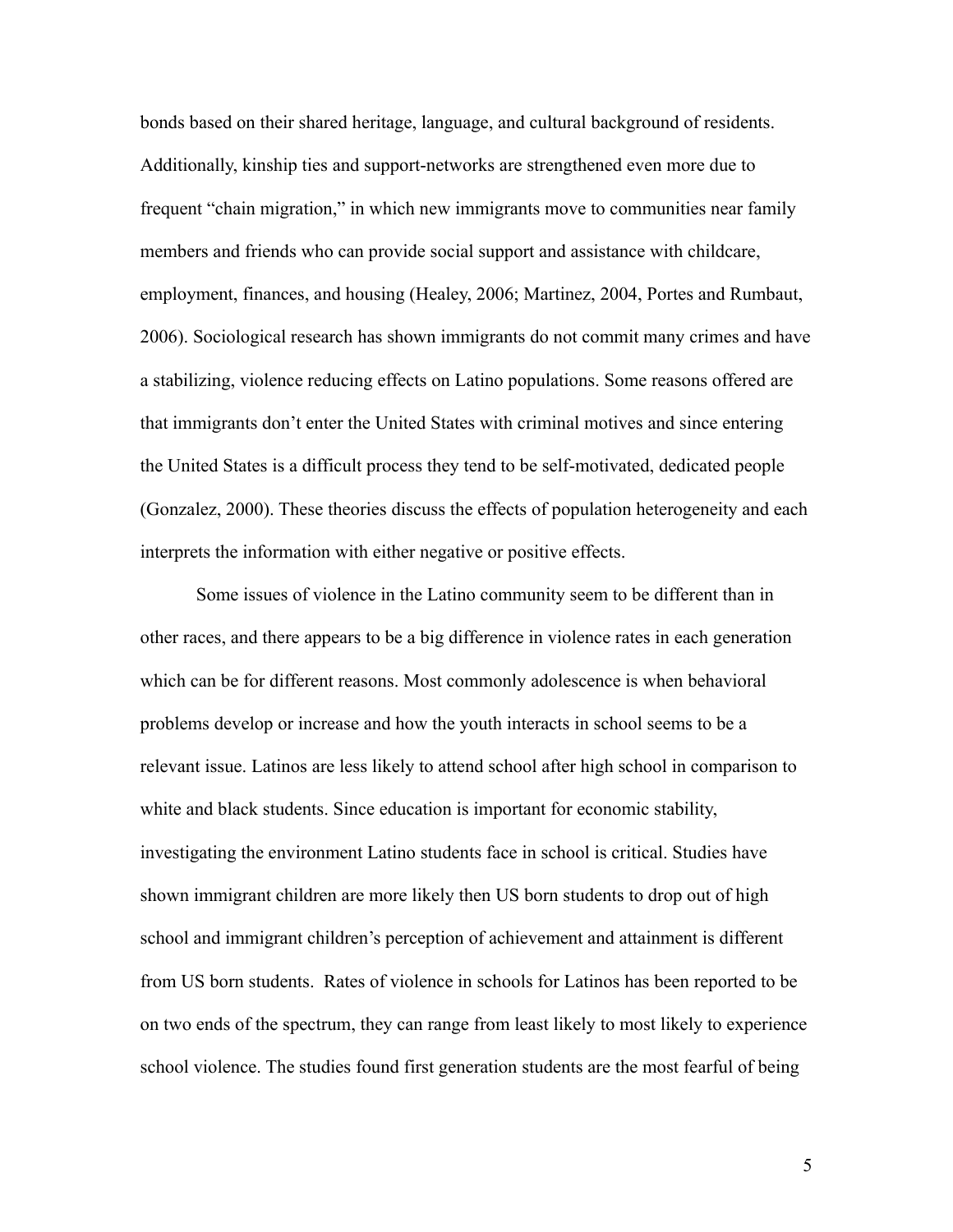victimized as well as receive disciplinary sanctions but the least likely to be victimized or receive disciplinary sanctions and third generation students are the least fearful but the most likely of both being victimized and receive disciplinary sanction. Second generation student victimization and perpetrator rates fell in between first and third generation victimization and perpetrator rates. It seems the more students are assimilated the less fearful they become and the more likely they are to experience or exhibit violence towards a fellow student. This is just one factor in violence issues in this population.

One study found that Latino violence was 10% lower then whites and the gap was primarily explained by the marital status of the parents, immigrant generation, and dimensions of neighborhood social context (Gonzalez, 2000). The fact that most parents were married was important as well was what generation they were (first, second, or third generation) and the dynamics of the residents in the neighborhood they lived in. Generations who are newer to the United States have a tendency to be less violent, the reasons for this could be numerous, such as from fear of going out of the home or they are not yet assimilated. The odds of violence in a neighborhood of 40% immigrants were found to be four fifths lower than people living in non-immigrant neighborhoods. The lower rate of violence among Latinos compared to whites were explained by a combination of the marital status of the parents, living in a neighborhood with high concentration of immigrants, and their individual immigration status (Feldmeyer, 2009). This showed that Latinos experience lower rates of violence even though they are generally poorer.

It has been found that adaptive family functioning like family cohesion and positive communication, and parental involvement, is positively related to a coherent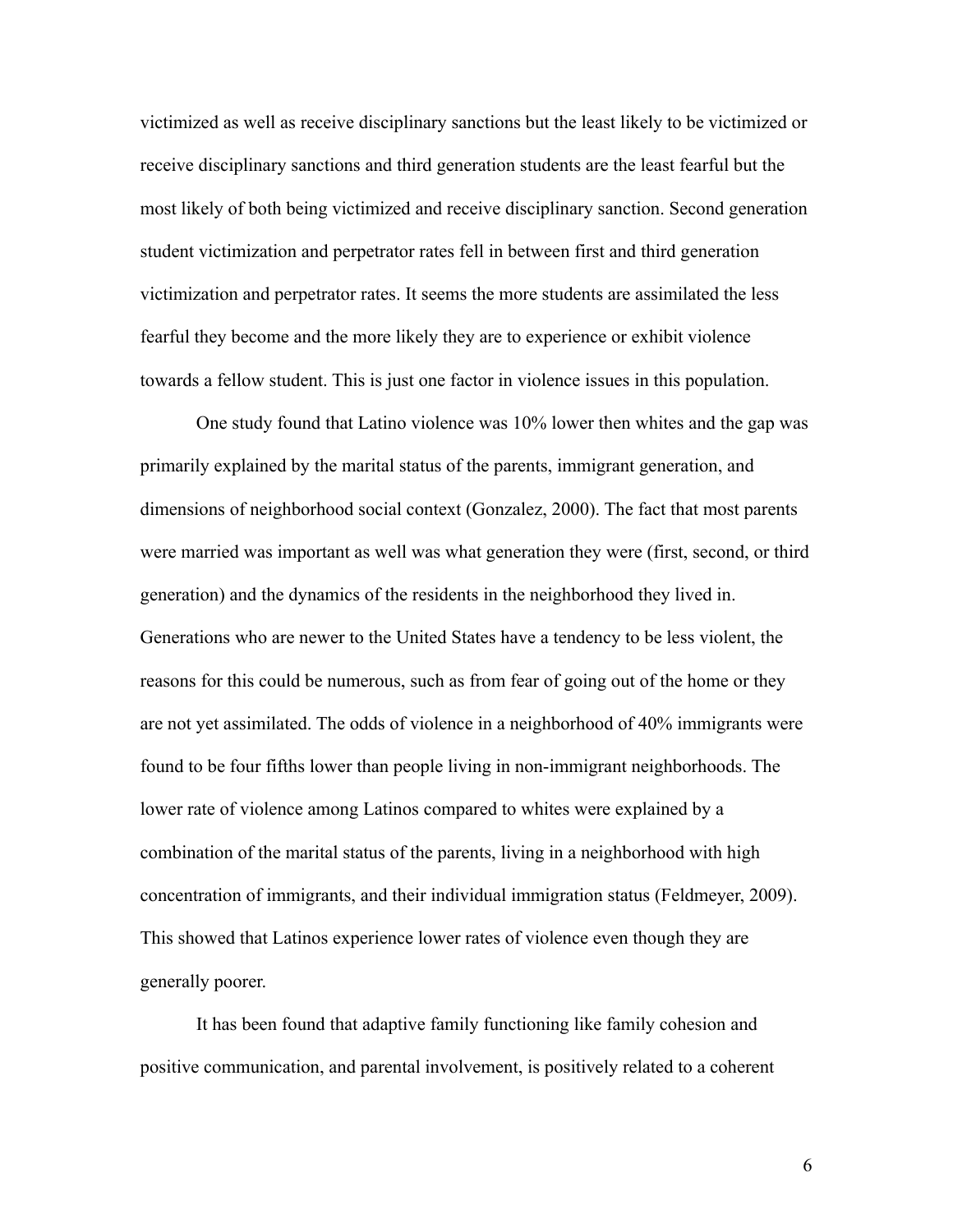sense of identity and negatively related to behavioral problems (Adams, 2001; Jones, 1988). In other words, the more an adolescent has a health relationship with their family the more coherent sense of identity they have and the less behavioral problems they experience. Latinos are a growing ethnicity and tend to be young; they also tend to have elevated rates of problem behavior and this may be due to the fact that Latino immigrant adolescents and their parents often experience intergenerational-intercultural conflicts as adolescents Americanize and parents continue to adhere to Latino cultural values and practices (Sampson, 2005). There is evidence that suggest adolescents with less coherent sense of identities may be prone to behavioral problems and it has been hypothesized that identity confusion contributes to adolescents' proneness to aggression, delinquency, and other forms of deviant behavior (Pantin, 2003). Family dynamic is one important factor in the lives of Latino adolescents.

Regardless of what the research has shown, public opinion links immigration to higher rates of violence, as 70% of Americans believe immigration has substantial crimegenerating effects (Horowitz, 2001; NYT 2006; Martinez and Lee, 2000). This fear that recent immigration increases violence in communities has brought on structural barriers that inhibit immigrant assimilation and upward mobility (Jones, 1994). Native-born residents limit education and employment opportunities for immigrants as well as restrict immigration and immigration rights. These barriers negatively affect the immigrants who are trying to become economically stable and/or trying to assimilate to the American culture. Immigrant concentration contributes to Latino violence by increasing population heterogeneity but at the same time reduces violence by strengthening Latino social institutions and supportive networks. The indirect effects of immigrant concentration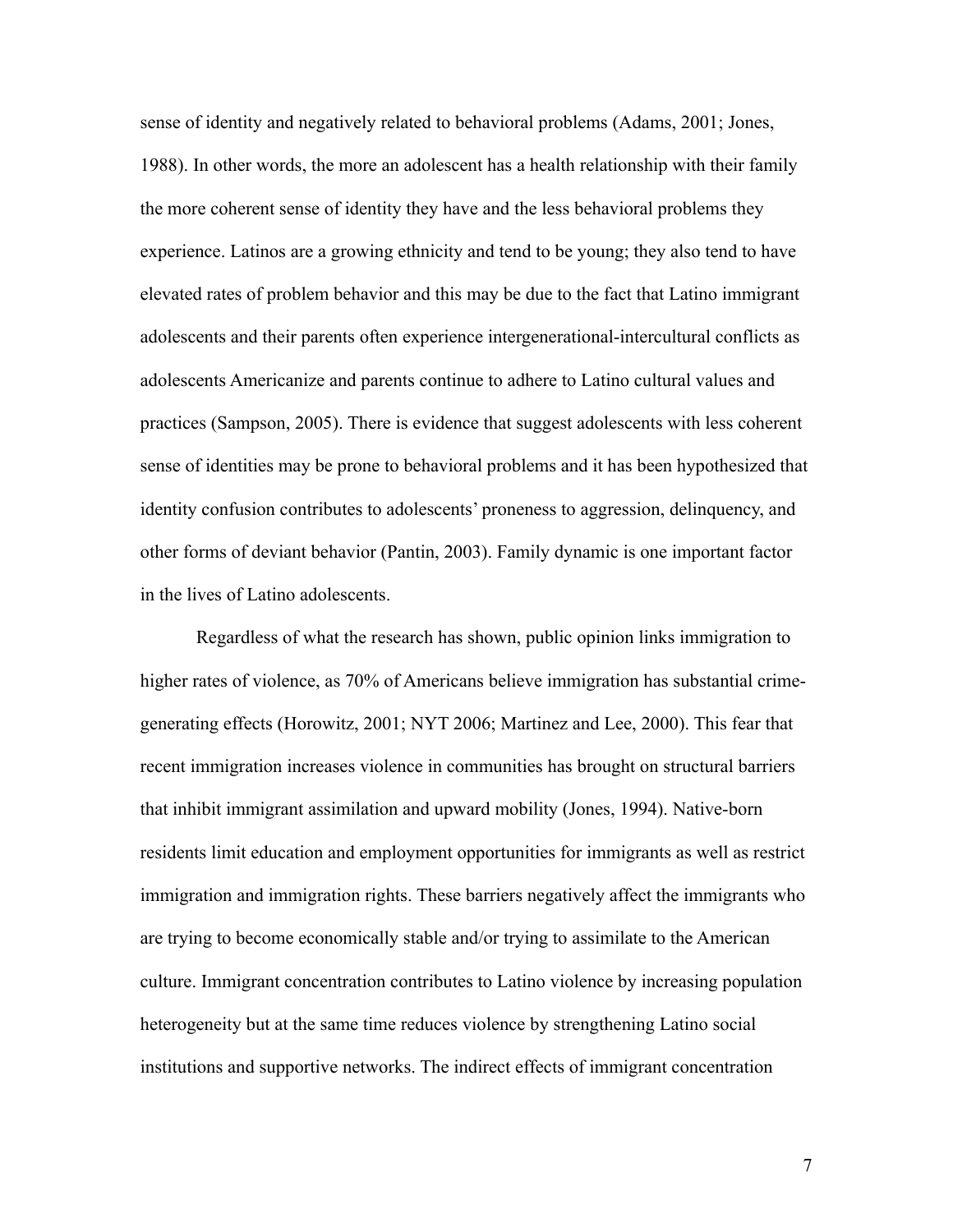counteract each other, suggesting immigration is not part of the violence generating process for Latinos.

# Results

I interviewed the following people; Father Tracy, priest at St. Michael's church, James Sutton, director of the office of Community Medicine and Physician's Assistant at Clinton Health Center, and Tony Perez, Deputy Chief of operations in the New York State division of Police Department. Coming from different areas of expertise the interviewed community leaders had various opinions on violence in the Rochester Latino population.

Sutton has noticed some differences among the Latinos in Rochester, people in the inner city are very "what can you do for me? The government owes me," on the other hand migrant workers on the outside of the city are focused only on work and on getting paid, they don't ask for more. Migrant workers say they don't need medical attention when they do need it. He has also noticed a percentage of Cubans are migrating in refugee status, who come over for more political reasons then economic reasons, they are harder workers. The Dominicans as well are coming over for similar reasons and are hard workers as well. Immigrants who migrate because of political reasons seem to have stronger work ethics.

Each interviewed community leader has worked closely with the Rochester Latino population and has had experience with the violence in the community. In Sutton's experience as a physician's assistant he has noticed that violence has no age limit, he has seen it start as early as 5 years old. According to him, children see violence at home but don't really have express it until they start pre-school or kindergarten. He has also noticed that once people reach their 40s they feel they are either suppose to be dead or in jail and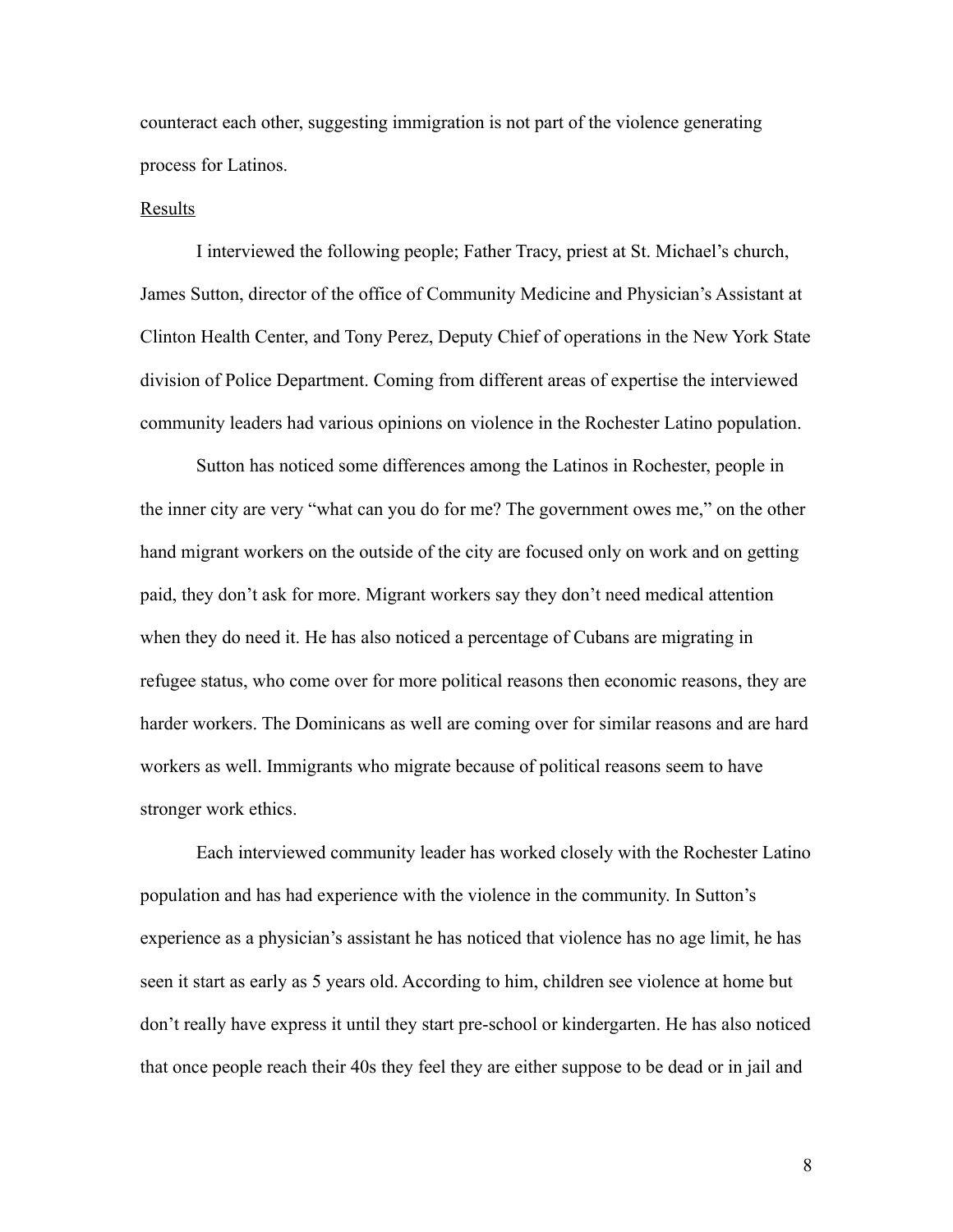that they tend to lead a more routine life with less violence. The third generation that is born into this neighborhood all they know is this violent lifestyle. They believe the world they live in is the real one and the one outsiders are trying to convince them about is fake; to them the outsiders are delusional. Father Tracy said "there is not one quick solution to the violence problem in this community but it all comes down to poverty".

In the opinion of the interviewees violence has several different causes. Perez asserted there is a disproportional amount of poverty in these the Rochester Latino neighborhoods and that relates to high school dropout rates. The adolescents who aren't attending school don't have anything to do so they join gangs and end up not having a good education which limits job opportunities. Perez also stated "the problem with violence is the high risk lifestyle they lead; which is being out on the street where they can get in trouble. The likelihood of being shot at increases as after each time. Violence also ties to poverty, when people don't have much to lose they take more risks." Through his work with the community he has noticed education level is an issue when it comes to violence. The higher education level someone has achieved the less violent they are and the less connected to violence they are. In Sutton's opinion residents are frustrated and they solve every problem with violence he says "they have no restraint when having interactions." Residents feel trapped and frustrated and feel they don't have to follow the rules; since the rules don't apply to them, their actions have no consequences." Father Tracy describes the factors that promote violence are lack of education, high unemployment, and a bad health care system.

The Latino population in Rochester has several problems related to violence, according to the interviewed community leaders. In Sutton's opinion the biggest problem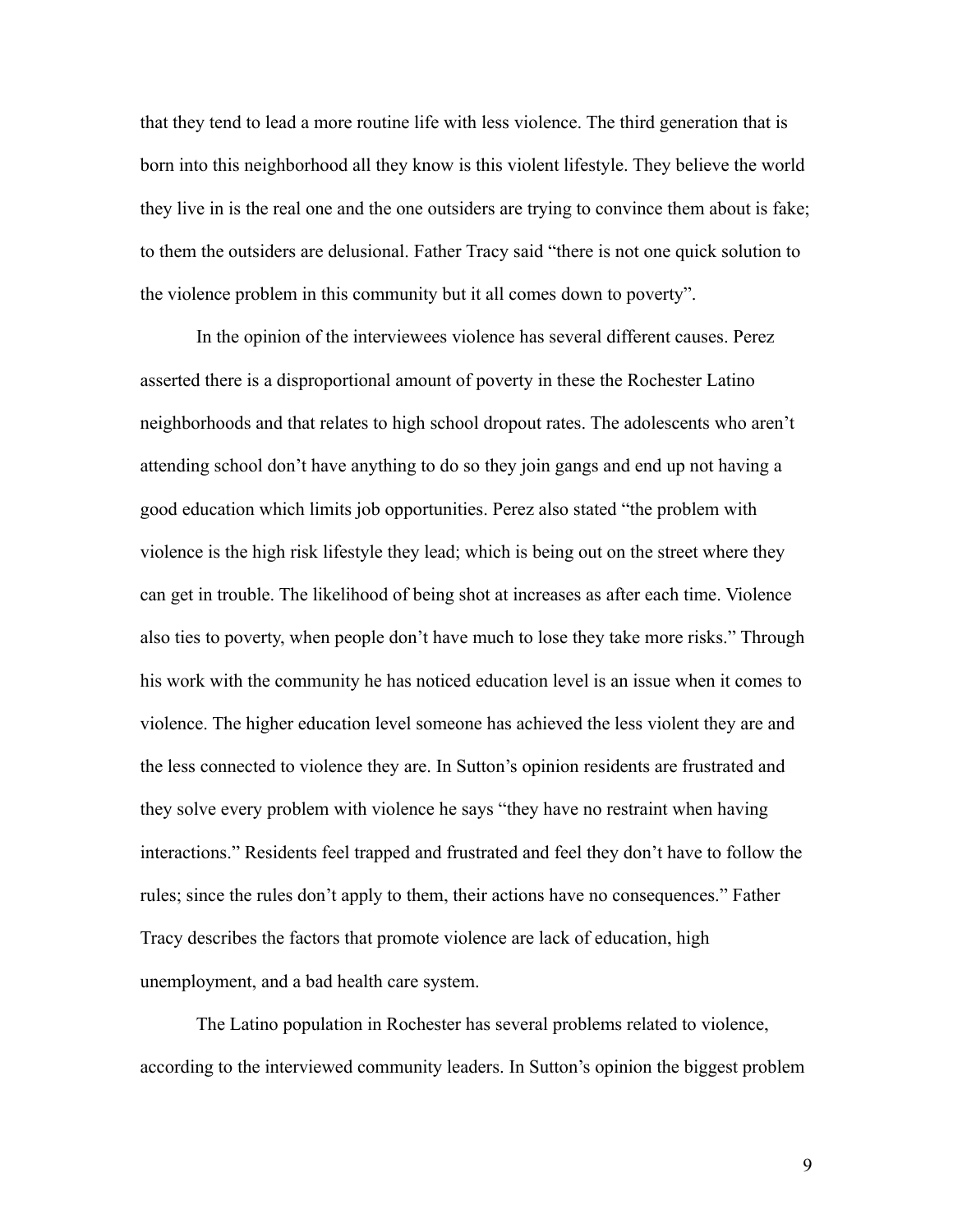is depression which is the end result of all the other problems. Fifty-three percent of Clinton Health Center's patients are depressed. He stated the "white elephant in the room" is the mental health care issue. For all the Latino residents in Rochester there are only two bilingual mental health representatives. He also stated another problem is that the Latino youth lack proper role models. There is small percentage of Latinos who manage to get a decent life, this community has difficulty keeping the ones that do well, and they move to the suburbs and leave this neighborhood behind.

Perez declared language barrier is a problem because it causes communication problems and problems with getting resources. He said "there is a reluctance to form relationships with the law enforcement sometimes because of fear of law enforcement developed from experiences in their home country, or fear because of their immigration status. It's important to have someone there that speaks their own language." Father Tracy also stated the Latino population in Rochester faces linguistic barriers when they are trying to find and attain resources. Those barriers have caused heath problems including diabetes, and AIDS. There are even "linguistic and cultural gaps between the generations that are here." Parental involvement is important in the success of children in school but "language becomes a barrier; studies have shown that Latino parents do want to be involved but don't know how." According to him the biggest problems are poverty and unemployment, they leave easy access for selling drugs. Father Tracy conducts 6-7 funerals a year from homicides; attributing violence to drug, turf, and on occasion family issues. He relates all the issues to poverty, "it ties down to the fact that they see selling drugs as more profitable. There aren't enough good paying jobs."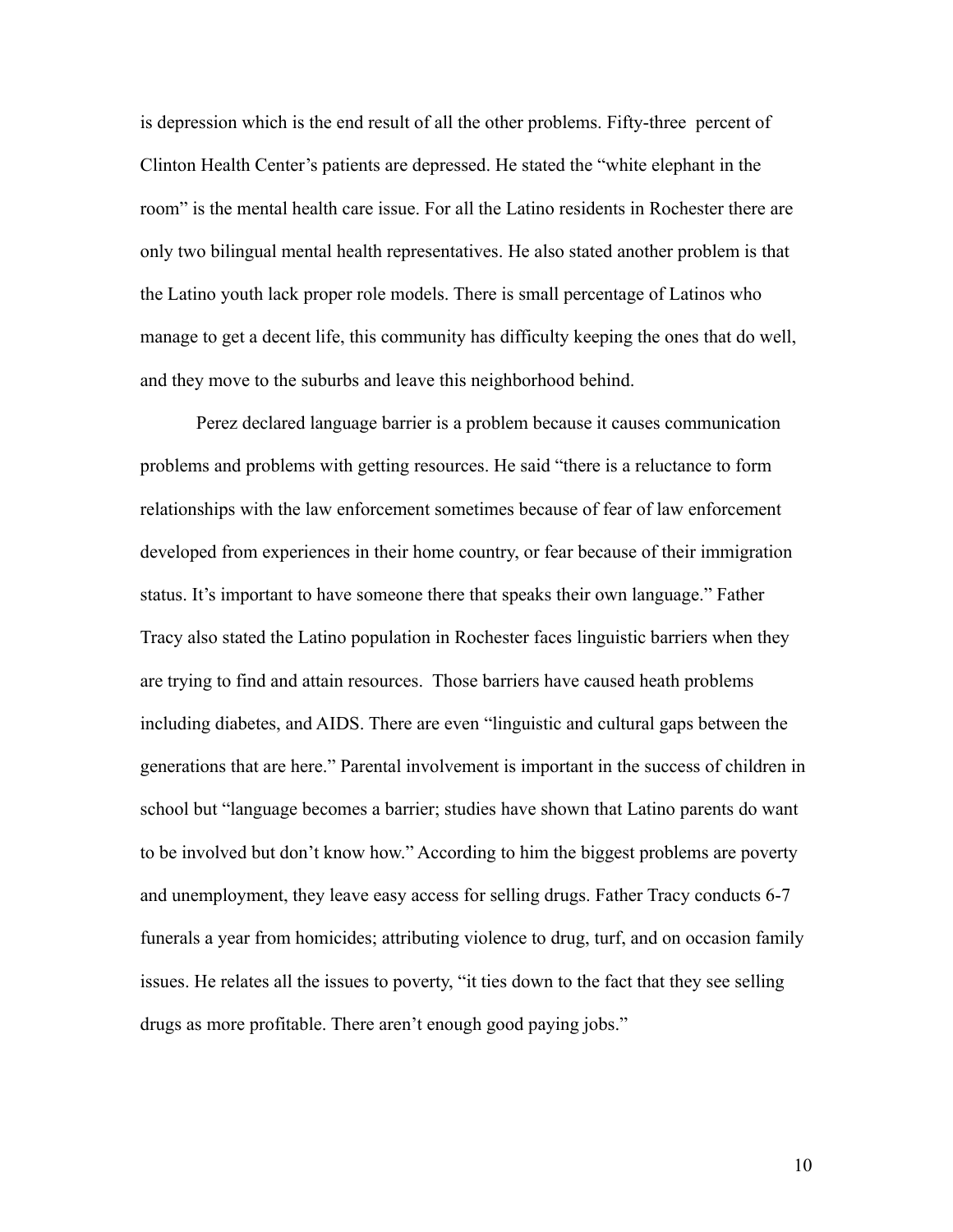As Father Tracy stated, there in no one solution to violence in the Latino community. Perez declared the important thing is to help change lifestyles and create activates that keep them busy. That's why they have re-entry programs to help provide training and housing to help them not go back to the high risk lifestyles. Programs that keep them busy and out of the streets are beneficial. Father Tracy has seen an improvement in the community in recent history, the small minority of Latinos who finish school and go on to college come back to and help out the community (which include  $2<sup>nd</sup>$ and  $3<sup>rd</sup>$  generations.) He also stated better police community relations and organizing neighborhoods are important to diminish violence.

The interviewed Rochester community leaders had varied opinions about the resources that are necessary in the Latino community. The resources the community really needs, according to Sutton, is a mental health center, better political leadership "there hasn't been a politician that has taken control of this area and owned it," and better community leadership where residents take charge of their own community. Perez stated the resources the Latino community needs the most are education, mentors, afterschool programs, and parent counseling," anything that keeps them busy." In Father Tracy's opinion, the resources needed in Rochester are education, jobs, and health care.

# References

- U.S. Bureau of the Census (2008)
- U.S. Bureau of the Census (2000)
- Vigil, D. (2002). Community dynamics and the rise of street gangs. *Latinos Remaking America*, 97-111.
- Nuestra salud: A report of the health status of the finger lake region's latino population. The Finger Lakes Health Systems Agency, Sept, 2008.